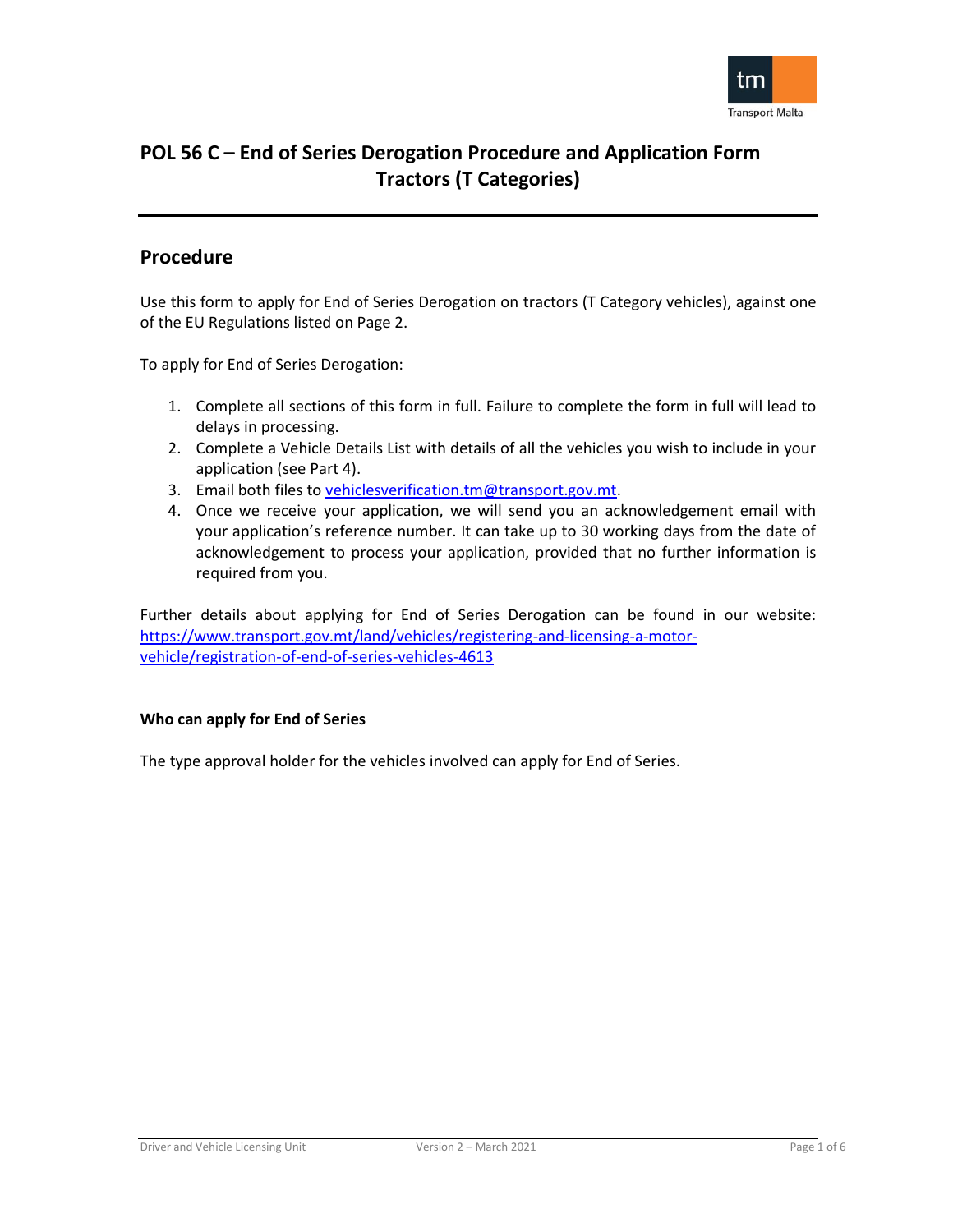

## **Application**

## **Part 1: Select the legislation you are applying for derogation against**

| X | <b>Regulation</b>   | Summary                                                                                  | <b>End-Of-Series Derogation</b> |            |
|---|---------------------|------------------------------------------------------------------------------------------|---------------------------------|------------|
|   |                     |                                                                                          | <b>Expiry Dates</b>             |            |
|   |                     |                                                                                          | Complete                        | Completed  |
|   | Article<br>17<br>οf | <b>Description:</b> Tractors: Braking – Single line type<br><b>Hydraulic Connections</b> | 31/12/2026                      | 30/06/2027 |
|   | Regulation          | Into force: 01/01/2025                                                                   |                                 |            |
|   | (EU)<br>No          | Eligible vehicles: 10% of last 2 years Malta sales                                       |                                 |            |
|   | 2015/68             | per type or 20 vehicles of same type                                                     |                                 |            |

### **Part 2: Vehicle manufacturer details**

Only one make can be applied for per application.

| Make                         |  |
|------------------------------|--|
| (trade name of               |  |
| manufacturer)                |  |
| Vehicle categories (e.g. T1, |  |
| $T2$ , etc)                  |  |
|                              |  |
| Name and address of          |  |
| manufacturer                 |  |
|                              |  |
| Address of assembly plant    |  |
|                              |  |
|                              |  |

### **Part 3: Number of vehicles involved**

I am applying for up to 20 tractors of the same type *Please provide the number of vehicles you are applying for on the right* 



I am applying for up to 10% of the last 2 years Malta registrations of the same type *Please provide the number of vehicles you are applying for on the right and attach evidence of registrations from the last 2 years*

Driver and Vehicle Licensing Unit Version 2 – March 2021 Page 2 of 6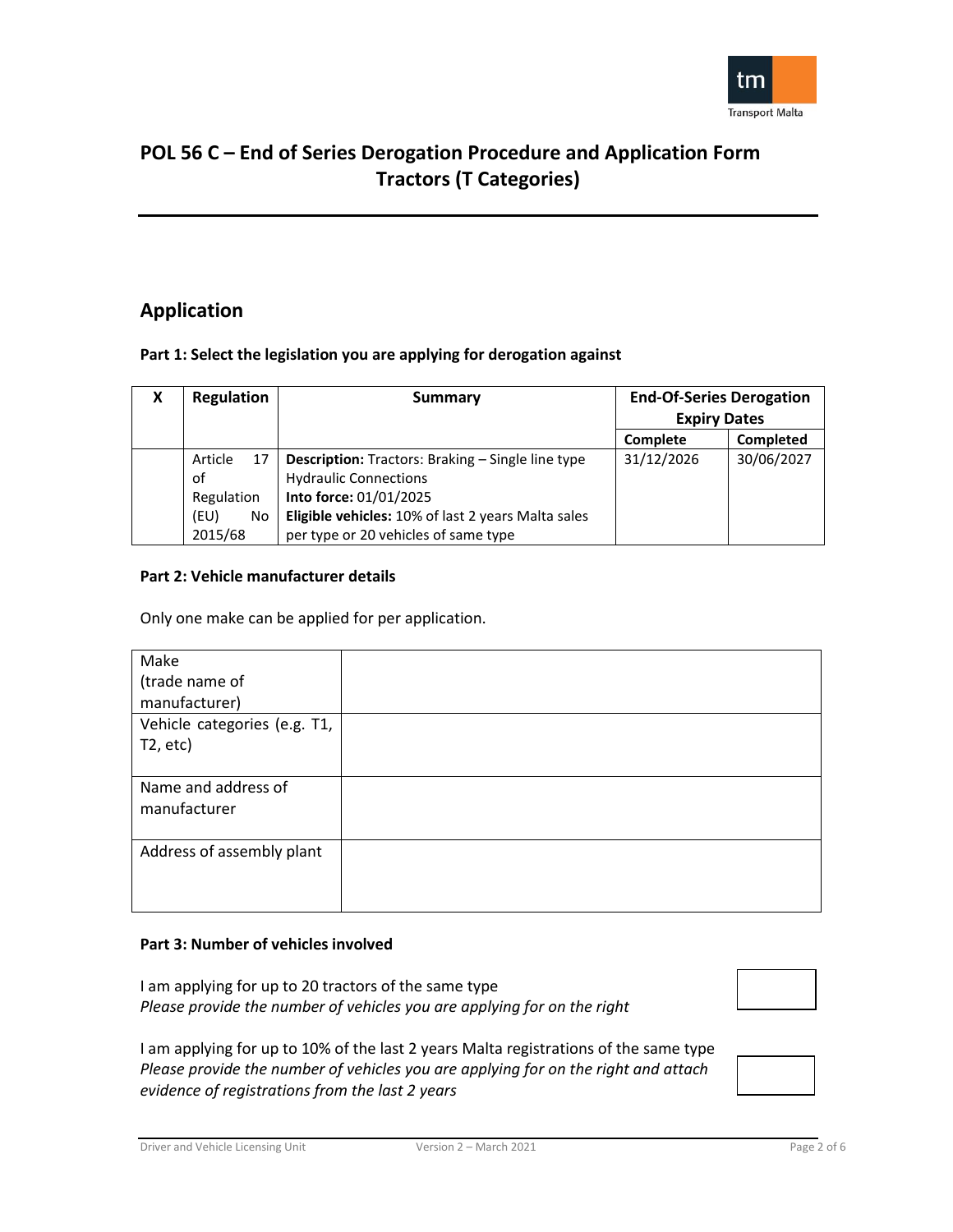

You may apply for up to 20 tractors of the same type or 10% of your last 2 years Malta registrations of the type of the vehicles included in your application.

## **All vehicles included in your application must have been manufactured before the relevant legislation came into force.**

### **Part 4: Vehicle details**

Please download and complete the Vehicle Details Template from the [website](https://www.transport.gov.mt/land/vehicles/registering-and-licensing-a-motor-vehicle/registration-of-end-of-series-vehicles-4613) to supply your vehicle details. You may include Single and Multi-Stage vehicles in the same file. Once completed, email the vehicle details list together with your application to [vehiclesverification.tm@transport.gov.mt.](mailto:vehiclesverification.tm@transport.gov.mt)

### **Part 5: State the economic and/or technical reasons for making this application**

Manufacturers are required to include in their application justifiable technical or economic reasons for not being able to comply with the implementation deadlines of the new requirements. If there is not a clear justification, then a derogation cannot be granted.

### Justification to be provided in the box below: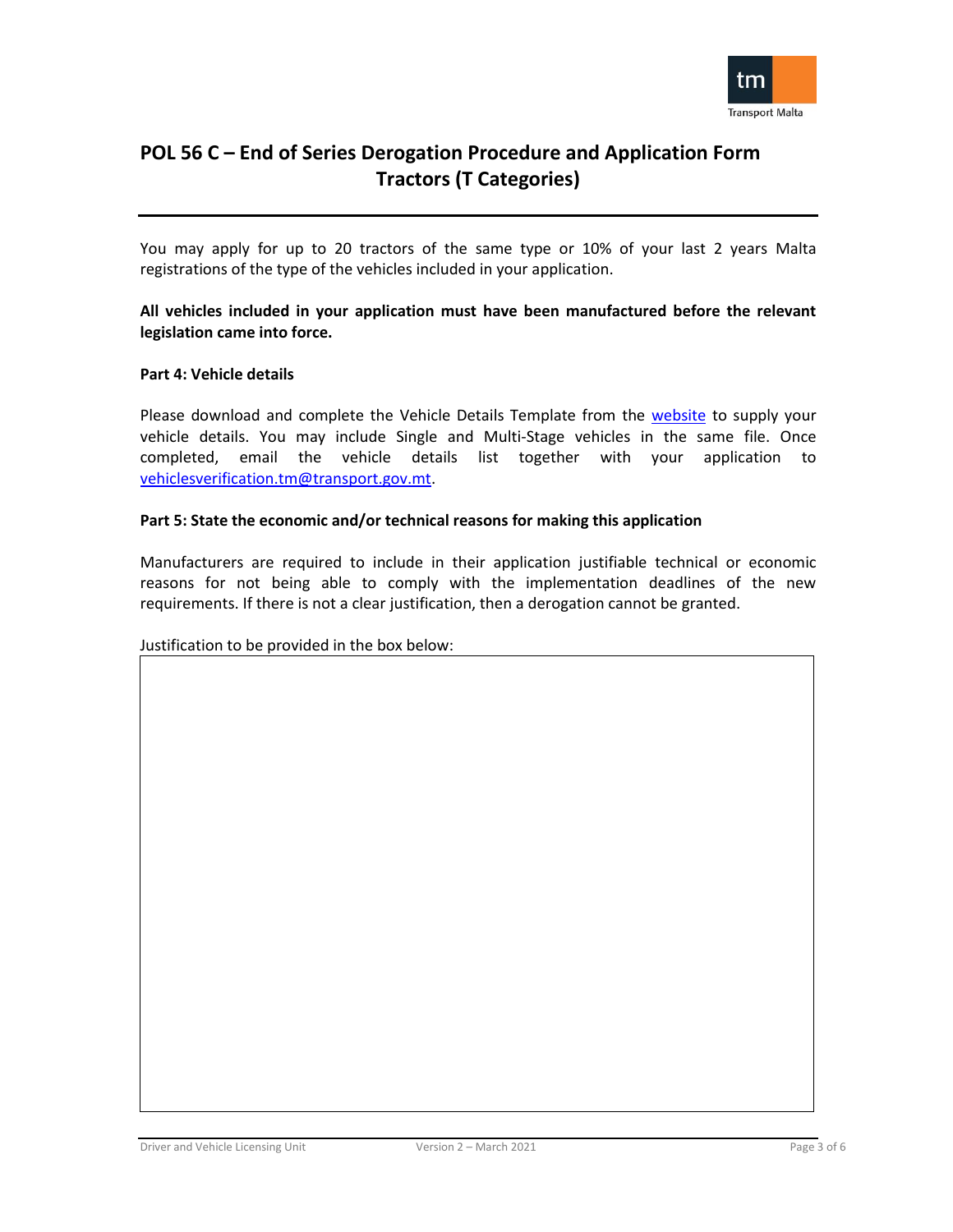

## **Part 6: Declaration and applicant signature**

**Declaration:** I, the undersigned, declare that:

 $\square$  The information provided in this form and the Vehicle List spreadsheet is accurate;

 $\square$  The vehicles included in the application are intended to be registered in Malta;

 $\square$  The vehicles included in the application are physically located in the EU at the time of application;

 $\square$  The vehicles included in the application have been manufactured before the legislation comes into force;

 $\Box$ I am applying on behalf of the type approval holder.

Please enter the name and address of the type approval holder below.

| Signed on behalf<br>of |              |  |
|------------------------|--------------|--|
| Applicant's name       | Date         |  |
| Signature              | Rubber Stamp |  |

Your contact details:

| Your name    | Address |  |
|--------------|---------|--|
|              |         |  |
|              |         |  |
| Phone number | Email   |  |
|              |         |  |
|              |         |  |
|              |         |  |

Driver and Vehicle Licensing Unit Version 2 – March 2021 Page 4 of 6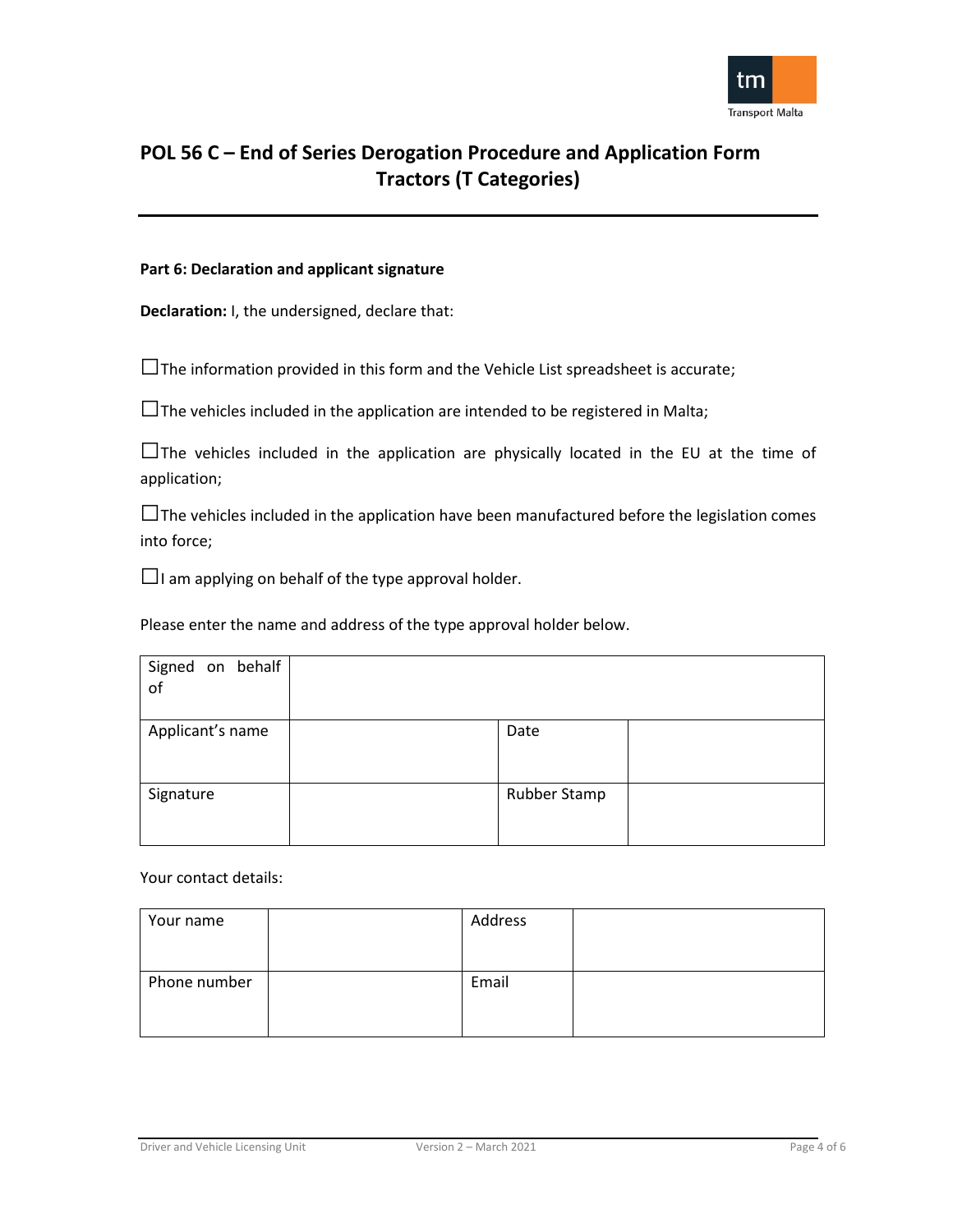

#### **PRIVACY INFORMATION**

Transport Malta of Triq Pantar, Lija, Malta LJA2021 is the Data Controller for the purpose of the Data Protection Act CAP 586 and General Data Protection Regulation (EU) 2016/679 (GDPR). This Privacy Notice sets out the way in which we collect and process your Personal Information, as well as the steps we take to protect such information.

#### **1. The information we collect and how we use it**

- 1.1. The various directorate of Transport Malta process different types of information; which information is used explicitly for the service requested through the respective form and for purposes which are inherently related thereto including the fulfilment of any legal obligation to which the Authority is subject. It is to be noted that if the required information is not provided the said application/request for service may not be processed.
- 1.2. The primary purpose for processing the information is mainly to process the application/request for the required service; however, your Personal Information may also be used for ancillary purposes that include but are not limited to:
	- Manging enquiries, requests and complaints;
	- Managing legal claims;
	- Sending service related notifications; and
	- Providing information with regards to any legislative amendments which may affect the services offered to you.

#### **2. To whom we disclose information**

- 2.1. This information will be solely used for the reasons detailed above. However there may be cases where personal information is shared with the following third parties for reasons listed below;
	- Any law enforcement body that may have any reasonable requirement to access your personal information;
	- Third party entities that may be entrusted by Transport Malta to process part of or all the data related to the service requested through this application form; and
	- Third parties to whom disclosure of data may be required as a result of legal obligations imposed on us.
- 2.2. In the event that your Personal Information needs to be shared with entities outside of the European Union (EU) or the European Economic Area (EEA), the Authority shall always ensure that the appropriate safeguards are in place, in accordance with applicable data protection law.

#### **3. Data Subject Rights**

- 3.1. With respect to your privacy rights, Transport Malta is obliged to provide you with reasonable access to the Personal Data that you have provided to us. Your other principal rights under data protection law are:
	- a. the right for information;
	- b. the right to access;
	- c. the right to rectification;
	- d. the right to erasure;
	- e. the right to restrict processing;
	- f. the right to object to processing;
	- g. the right to data portability;
	- h. the right to complain to a supervisory authority and/or seek judicial remedy; and
	- i. the right to withdraw consent.